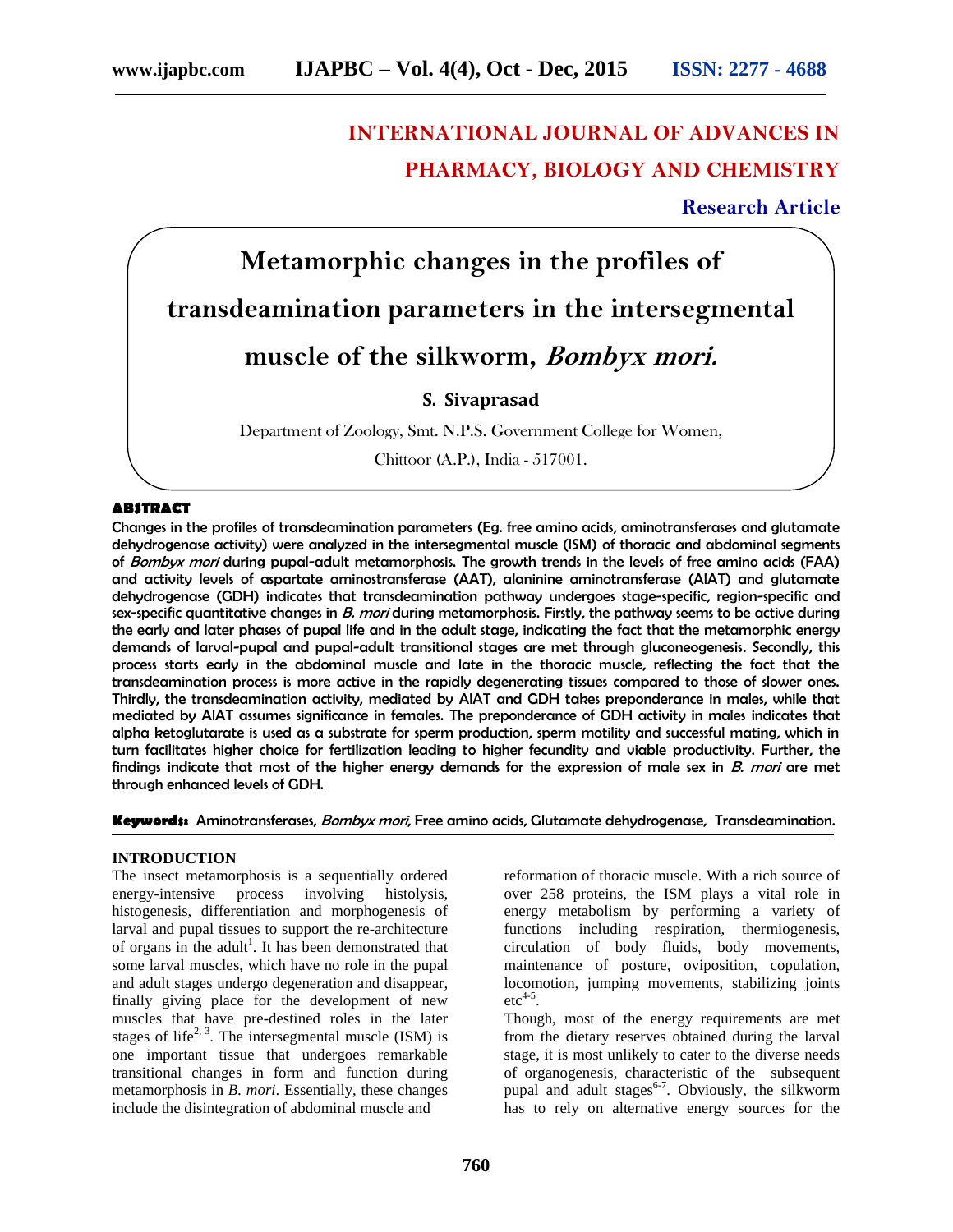successful completion of metamorphosis. Since, the pupal stage represents the non-feeding stage; the silkworm makes good its energy requirements by mobilizing them internally from the adjacent tissues that are subjected to histolysis under the impact of increased proteolytic activity<sup>8</sup>. The free amino acid pool, generated from proteolysis has been identified as one of the major candidates for energy turnover during metamorphosis<sup>9-11</sup>. More importantly, the energy requirements of metamorphosis are met from this pool through transdeamination, a dynamic metabolic process triggered under the influence of aminotransferases and glutamate dehydrogenase<sup>12-13</sup>. The present study intends to assess the role of transdeamination in energy mobilization by analyzing changes in free amino acid (FAA) reserves and in the activity levels of aspartate amino transferase (AAT), alanine amino transferase (AlAT) and glutamate dehydrogenase during pupal-adult metamorphosis in *B. mori*.

#### **MATERIAL AND METHODS**

The Pure Mysore  $x$  CSR<sub>2</sub> hybrid strain of silkworm *Bombyx mori* was selected as the test species and its pupal and adult stages were used in the present investigation. Earlier, its larvae were reared under standard environmental conditions of  $28^{\circ}$ C,  $85\%$  RH and fed with  $M_5$  variety of mulberry leaves, 5 times a day at 6 A.M, 10 A.M, 2 P.M, 6 P.M and 10 P.M throughout the larval period $14$ . Biochemical assays were carried out on the intersegmental muscle of thoracic and abdominal segments. The muscle tissue was collected by the mid-dorsal dissection of the pupal and adult bodies in *Bombyx* Ringer<sup>15</sup>. The Free amino acid levels were estimated by the method of Moore and Stein<sup>16</sup> in 5% homogenate of the muscle tissue in 10% trichloroacetic acid. The activity levels of aspartate (AAT) and alanine (AlAT) amino transferases were estimated by the method of Reitman and Frankel<sup>17</sup> in 5% homogenate in distilled water, while the glutamate dehydrogenase (GDH) activity was estimated by the method of Lee and Lardy<sup>18</sup> in the 5% homogenate in ice-cold 0.25 M sucrose solution. The experimental data were statistically analyzed using online software (www.graphpad.com/ quick calcs/ index cfm/) / (www.percent – change com/index php) and MS Excel platforms and the growth trends in the levels of the free amino acids and enzymes activities were analyzed in terms of compound periodical growth rates (CPGRs) as given by Sivaprasad<sup>19</sup>.

#### **RESULTS AND DISCUSSION**

During starvation and non-feeding conditions, most of the energy requirements of the body are met from

the gluconeogenesis<sup>20</sup>. In this process, some of the glucogenic amino acids are converted to carbohydrates through transdeamination, an inherent pathway mediated by three enzymes; aspartate aminotransferase (AAT) alanine aminotransferase (AlAT) and glutamate dehydrogenase (GDH). In a process called transamination, the aminotransferases (AAT and AlAT) catalyze the transfer of amino group of one amino acid to a keto acid, resulting in the formation of L-glutamate, which then acts as an amino group donor for biosynthetic pathways or for excretion pathways that lead to the elimination of nitrogenous wastes. Glutamate dehydrogenase (GDH), the mitochondrial matrix enzyme, causes the conversion of glutamate to alpha-keto glutarate, during which energy is released. The alpha–keto glutarate, so formed enters the citric acid cycle for the synthesis of glucose<sup>21-22</sup>. Since, *B. mori* remains in a state of starvation during pupal and adult stages, the changes in the levels free amino acids (FAA), together with those of AAT, AlAT and GDH are considered valuable parameters of transdeamination and its contribution to energy pool during insect metamorphosis. The findings of the present study on these parameters are presented in the Table 1 and Figures 1 to 2.

**Free amino acids:** The free amino acid (FAA) pool in the silkworm is contributed by the proteolysis of disintegrating tissues such as the muscle, silk gland and the gut<sup>11, 23</sup>. Besides acting as the precursors for proteins, they play essential role in the synthesis of fats and vitamins. Additionally, the FAA pool is a rich source of aspartate, alanine and glutamate that participate in transdeamination and energy production<sup>24</sup>. Obviously, their levels in the silkworm muscle vary as a function of metamorphic needs and demands. The growth trends in the FAA pool, analyzed in terms of compound periodical growth rates (CPGRs) revealed that their levels in the intersegmental muscle (ISM) undergo region-specific quantitative changes in the thorax and abdomen (Table 1). Initially, their levels grew @23.8% per day in the thorax and @9.2% in the abdomen, indicating their availability for transdeamination. Though, the increasing trend in their levels continued @2% per day in thorax, it actually declined @15.8% per day in the abdomen during the latter half of the pupal life (i.e., from day 5 to day 9). Interestingly, the declining trend continued through the late pupal and adult stages, reflecting their active utilization in during pupal-adult transitional period (Table 1). Interestingly, their utilization is more predominant in females (86.6%) compared to that in males (76.8%).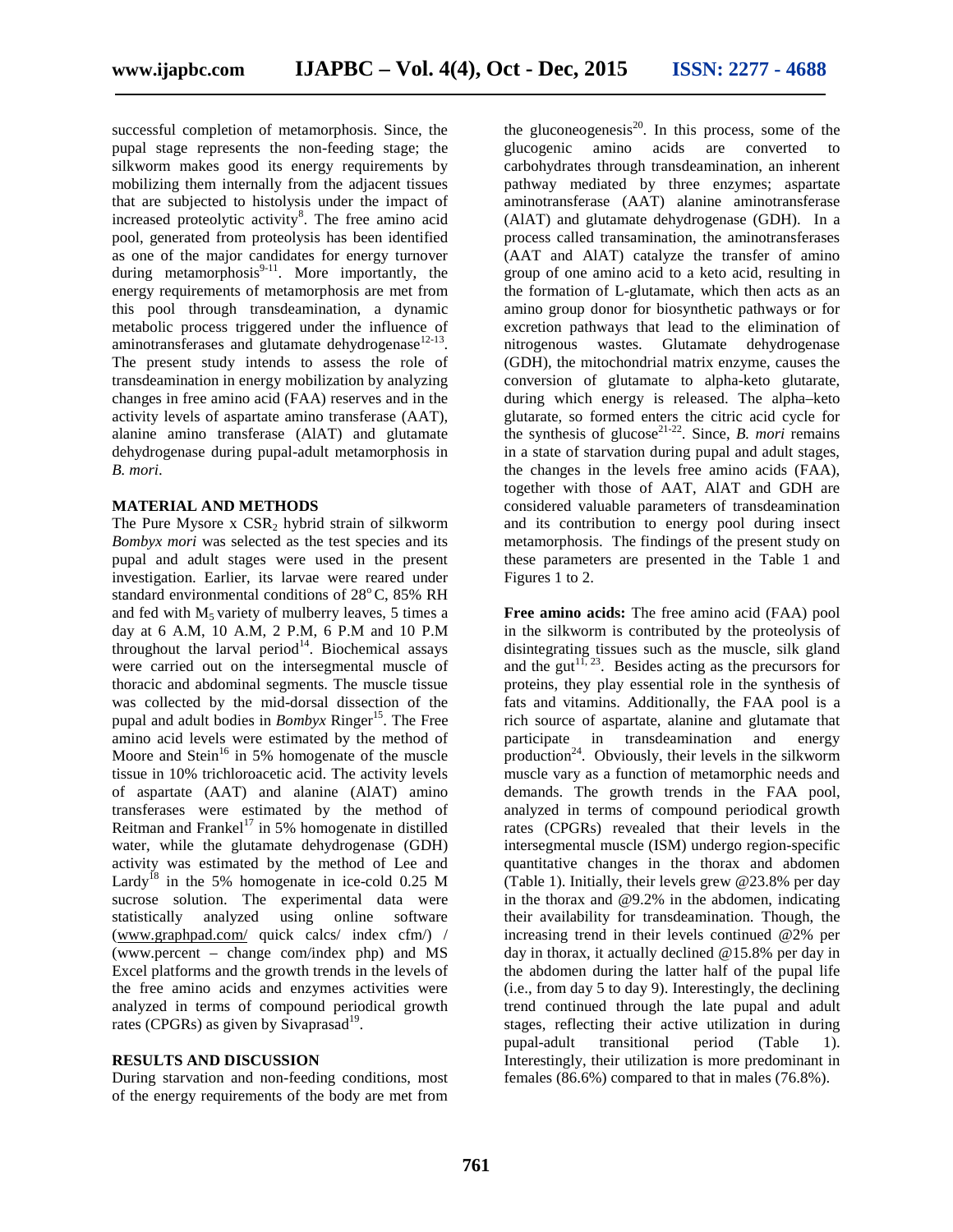**AAT activity:** The activity levels of AAT projected fluctuating trends during metamorphosis. The enzyme activity showed contrary growth trends during the first half of the pupal life (i.e. from day 1 to day 5). While, it declined @14% per day in the thoracic muscle, it actually rose @ 11% per day in the abdominal muscle. Thereafter, during the latter half of the pupal life, the enzyme activity was slightly elevated @3% per day in each of the thoracic and abdominal muscles and maintained a static trend during the transition from pupal to adult stage in males. But, interestingly, the AAT activity recorded an elevation  $(+22%)$  in males, but slumped  $(-22%)$  in females (Table 1).

**AlAT activity:** The activity levels of alanine amino transferase were similar to those of AAT and projected contrasting trends in the thoracic and abdominal muscles. While the enzyme activity showed a declining trend in the thoracic ISM, it rose consistently in the abdominal ASM during pupal development. During this period, the enzyme activity declined @15.9% per day during the first five days and @10% in the next four days. During pupal-adult transition, the AAT activity increased by 12.5% in males and 18.8% in females in the thoracic muscle and increased by 9.3% in males and declined by 28% in females (Table 1).

**GDH activity:** The glutamate dehydrogenase activity showed declining growth trends during the first half of the pupal development and elevatory trends during the latter half of the pupal life and during the pupal adult transition. In the thoracic ISM, its activity declined @32.5% per day during the first five days of pupal life and raised @5.6% per day during the latter half of the pupal life. Interestingly, the GDH activity rose manifold during the pupal-adult transition in males and just by 80% in females. At the same time, in the abdominal ISM, the enzyme activity decreased @22.1% during the first five days of pupal life, but increased just @2.3% during the next four days of pupal life. As in the thoracic ISM, the enzyme activity recorded a CPGR of 393% in males and 86.6% in females (Table 1).

The positive and negative growth trends in the levels of FAA, AAT, AlAT and GDH reflect stage-specific, region-specific and sex-specific occurrence of transdeamination during the metamorphosis of *B. mori*.

1. Firstly, the transdeamination pathway seems to be in place during the early and later phases of pupal development and adult life, compared to that of mid-pupal life. Because of this reason, the activity levels of all the three enzymes, which maintained

a higher profile during the early pupal stage actually declined in the mid and late pupal stages and increased in the adult stages (Figs 1 and 2). The fluctuations in their levels reflect concomitant trends in gluconeogenesis and energy production<sup>2, 12</sup>. More importantly, the transamination-triggered gluconeogenesis appears to be the major source of energy during the larval pupal and pupal-adult transitional stages of metamorphosis in silkworm. Thus, the additional energy requirements of body reorganization and reformation during insect metamorphosis are met through gluconeogenesis predominantly, if not exclusively.

- 2. Secondly, transamination begins early in the abdominal ISM, compared to that of thorax as reflected in the higher growth trends in the activity levels of AAT (-14% in thorax and +11% in abdomen), AlAT (-16% in thorax and +9% in abdomen) and GDH (-32.5% in thorax and -22% in abdomen) in the abdominal muscle compared to that of thorax (Figs. 1and 2). As reported in our earlier findings, the transdeamination seems to be more active in degenerating tissues compared to those of reforming ones<sup>25</sup>. Obviously, the rapidly degenerating abdominal intersegmental muscle contributes the much needed amino acid reserves for transdeamination, which apparently meets the short-term energy requirements in all abdominal segments. Conversely, the low or no transdeamination activity in the thoracic muscle is attributable to active utilization of FAA in the protein synthesis that characterize the growth and development musculature associated with wings and legs in adult flies. Nevertheless, considerable part of the amino acid pool from the disintegrating thoracic ISM, is apparently diverted via transdeamination for meeting immediate energy requirements.
- 3. Thirdly, the study points out that the transdeamination activity, mediated by AlAT and GDH takes preponderance in males, while that mediated by AlAT assumes significance in females (Figs. 1 and 2) This is evidenced by corresponding elevations in the activity levels of all the three enzymes, with concomitant falls in the levels of FAA during pupal-adult transition. More importantly, the transdeamination, mediated by GDH seems to be more advanced in males (355 to 393%), compared to that in females (80 to 86%), while the role of AAT and AlAT seems to be minimal during this transition period (- 6.5% to  $+12.5\%$  in males) and females (-53% to  $+21\%$ in females). The preponderance of GDH activity in males substantiates that alpha ketoglutarate is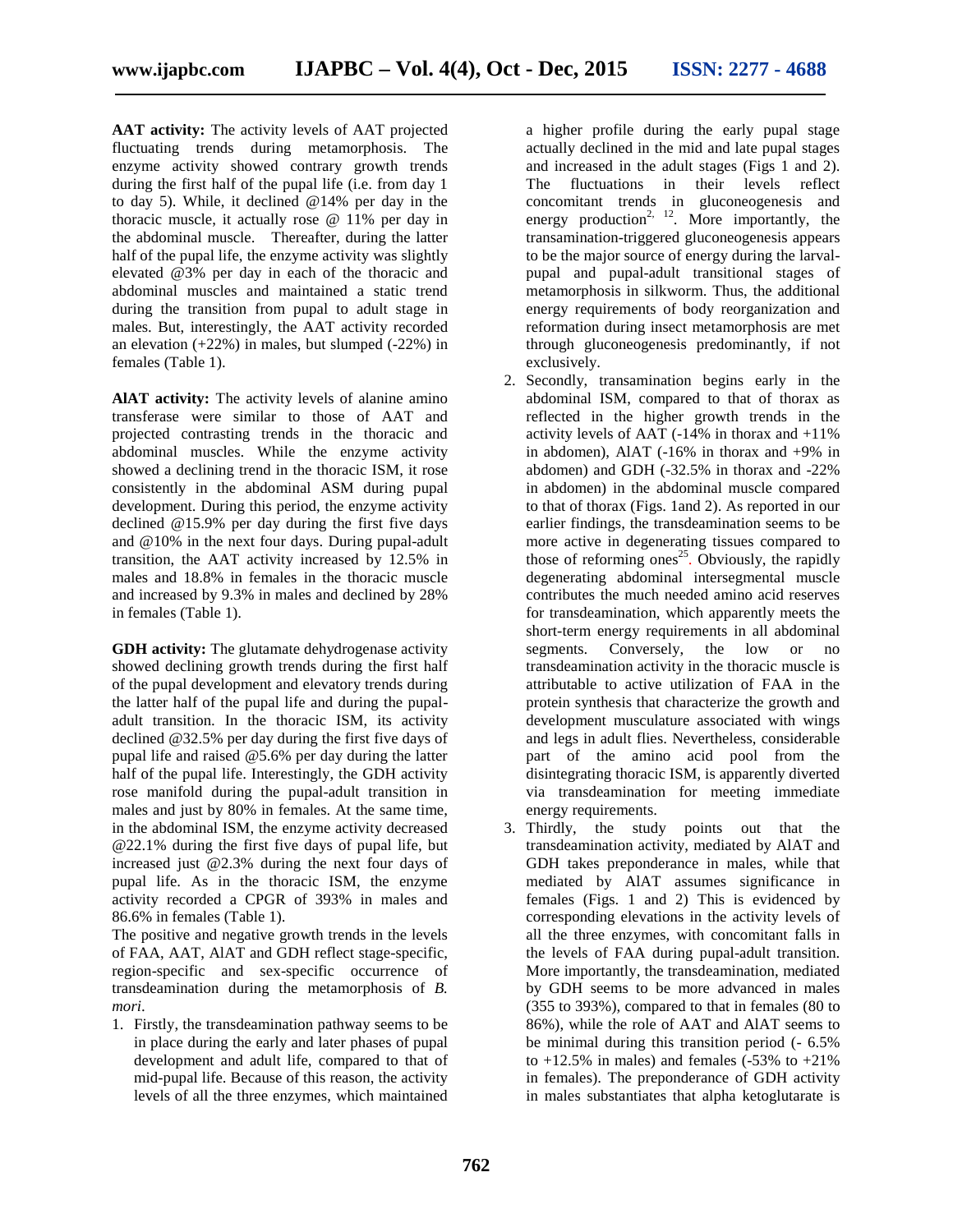used as a substrate for sperm production, sperm motility and successful mating, which in turn facilitates higher choice for fertilization leading to higher fecundity and viable productivity<sup>9,12,26</sup>. Obviously, higher energy demands for the expression of male sex in *B. mori* are met through enhanced levels of GDH. This is further supported by the fact that the genes responsible for glycolytic pathways are down regulated, while those of others are induced during pupation and mating<sup>27</sup>. Probably, the induced genes belong to the group of transdeamination and this requires elucidation.

#### **CONCLUSION**

During pupal-adult metamorphosis, the silkworm, *Bombyx mori* undergoes great many changes in form and behaviour before attaining adulthood and sexual maturity. Since, the pupal and adult stages represent non-feeding stages; the silkworm obtains its energy requirements by suitably modifying its metabolism. Transdeamination is one such process during which glucose is synthesized from the glucogenic amino acids emanating from the proteolysis of larval tissues. The larval intersegmental muscle is one such tissue that undergoes total transformation through

histogenesis and histolysis and contributes the much needed reserved pool of free amino acids required for gluconeogenesis. In this process, the glucogenic amino acids are subjected to transdeamination by active participation of aspartate aminotransferase (AAT) alanine aminotransferase (AlAT) and glutamate dehydrogenase (GDH). All these parameters show stage-specific, region-specific and sex-specific variation in their profiles during metamorphosis. The transdeamination process seems to be active in the abdominal muscle compared to that of the thorax and appears to be the major source of energy during larval-pupal and pupal-adult transitional stages. More importantly, the transdeamination, mediated by AlAT and GDH seems to takes precedence in males compared to females, indicating their active role in male sex maturation, sperm production and copulation. The study opens new avenues for exploratory investigations in the energetics of insect metamorphosis.

# **ACKNOWLEDGEMENTS**

The author thanks the Department of Science and Technology, New Delhi, for providing financial assistance for this research project.

| Day                 | Statistical | Free Amino acids<br>(mg/gmwt) |             | AAT<br>$(\mu \text{ m of pyruvate} / \text{mg})$<br>protein $/h$ ) |              | AlAT<br>$(\mu \text{ m of pyruvate} / \text{mg})$<br>protein $/h$ ) |              | <b>GDH</b><br>$(\mu m)$ of pyruvate / mg<br>protein $/h$ ) |               |
|---------------------|-------------|-------------------------------|-------------|--------------------------------------------------------------------|--------------|---------------------------------------------------------------------|--------------|------------------------------------------------------------|---------------|
|                     | tool        |                               |             |                                                                    |              |                                                                     |              |                                                            |               |
|                     |             |                               |             |                                                                    |              |                                                                     |              |                                                            |               |
|                     |             | Thorax                        | Abdomen     | <b>Thorax</b>                                                      | Abdomen      | Thorax                                                              | Abdomen      | Thorax                                                     | Abdomen       |
| Early Pupa          | Mean        | 11.34                         | 19.14       | 0.91                                                               | 0.54         | 0.72                                                                | 0.46         | 0.82                                                       | 0.38          |
| (Day 1)             | S.D         | $\pm 0.97$                    | $\pm 0.58$  | $\pm 0.033$                                                        | ± 0.014      | $\pm 0.05$                                                          | $\pm 0.02$   | $\pm 0.033$                                                | $\pm 0.02$    |
|                     | Mean        | 26.65                         | 27.2        | 0.50                                                               | 0.83         | 0.36                                                                | 0.64         | 0.17                                                       | 0.14          |
| Mid Pupa            | S.D         | $± 1.95*$                     | $± 1.82*$   | $\pm 0.039*$                                                       | $\pm 0.036*$ | $\pm 0.01*$                                                         | $\pm 0.009*$ | $\pm 0.015*$                                               | $\pm 0.01*$   |
| (Day 5)             | CPGR(%)     | 23.81                         | 9.18        | $-13.90$                                                           | 11.35        | $-15.91$                                                            | 8.61         | $-32.52$                                                   | $-22.09$      |
|                     | Mean        | 28.34                         | 16.24       | 0.55                                                               | 0.93         | 0.48                                                                | 0.75         | 0.20                                                       | 0.15          |
| Late Pupa           | S.D         | $\pm 1.63$ **                 | $± 0.54*$   | $\pm 0.017**$                                                      | $\pm 0.02*$  | $\pm 0.02*$                                                         | $\pm 0.006*$ | $\pm 0.004*$                                               | $\pm 0.01$ ** |
| (Day 9)             | CPGR(%)     | 2.07                          | $-15.79$    | 3.23                                                               | 3.86         | 10.06                                                               | 5.43         | 5.57                                                       | 2.33          |
|                     | Mean        | 13.88                         | 8.09        | 0.55                                                               | 0.87         | 0.54                                                                | 0.82         | 0.91                                                       | 0.74          |
| <b>Adult Male</b>   | S.D         | $\pm 0.33*$                   | $\pm 0.17*$ | $\pm 0.012**$                                                      | $\pm 0.022*$ | $\pm 0.02$ **                                                       | $\pm 0.013*$ | $\pm 0.013*$                                               | $\pm 0.004*$  |
|                     | CPGR(%)     | $-51.02$                      | $-50.18$    | 0.00                                                               | $-6.45$      | 12.50                                                               | 9.33         | 355.0                                                      | 393.33        |
| <b>Adult Female</b> | Mean        | 6.59                          | 2.18        | 0.67                                                               | 0.44         | 0.57                                                                | 0.54         | 0.36                                                       | 0.28          |
|                     | S.D         | $\pm 0.48*$                   | $\pm 0.24*$ | $+0.021*$                                                          | $\pm 0.005*$ | $\pm 0.02$ **                                                       | $\pm 0.010*$ | $\pm 0.015*$                                               | $\pm 0.02*$   |
|                     | CPGR(%)     | $-76.75$                      | $-86.58$    | 21.82                                                              | $-52.69$     | 18.75                                                               | $-28.00$     | 80.00                                                      | 86.6          |

**Table 1 Changes in the levels of free amino acids, AAT, AlAT and GDH activity in the Intersegmental muscle of** *Bombyx mori* **during pupal- adult metamorphosis***.*

*\*Statistically significant (P<0.001), \*\* Statistically not significant.*

*Each value in the above table, expressed as mg / g wt. of tissue in case of FAA and* μ moles of pyruvate formed / mg protein / hour in case of AAT, AlAT, GDH, *represents the mean ± standard deviation (SD) of four separate observations. For each observation tissue from 10 to 15 animals were pooled. The compound periodical growth rates (CPGR) were computed separately from day1to day 5, from day 5 to day 9 of pupal life and from day 9 of pupa to adult stage.*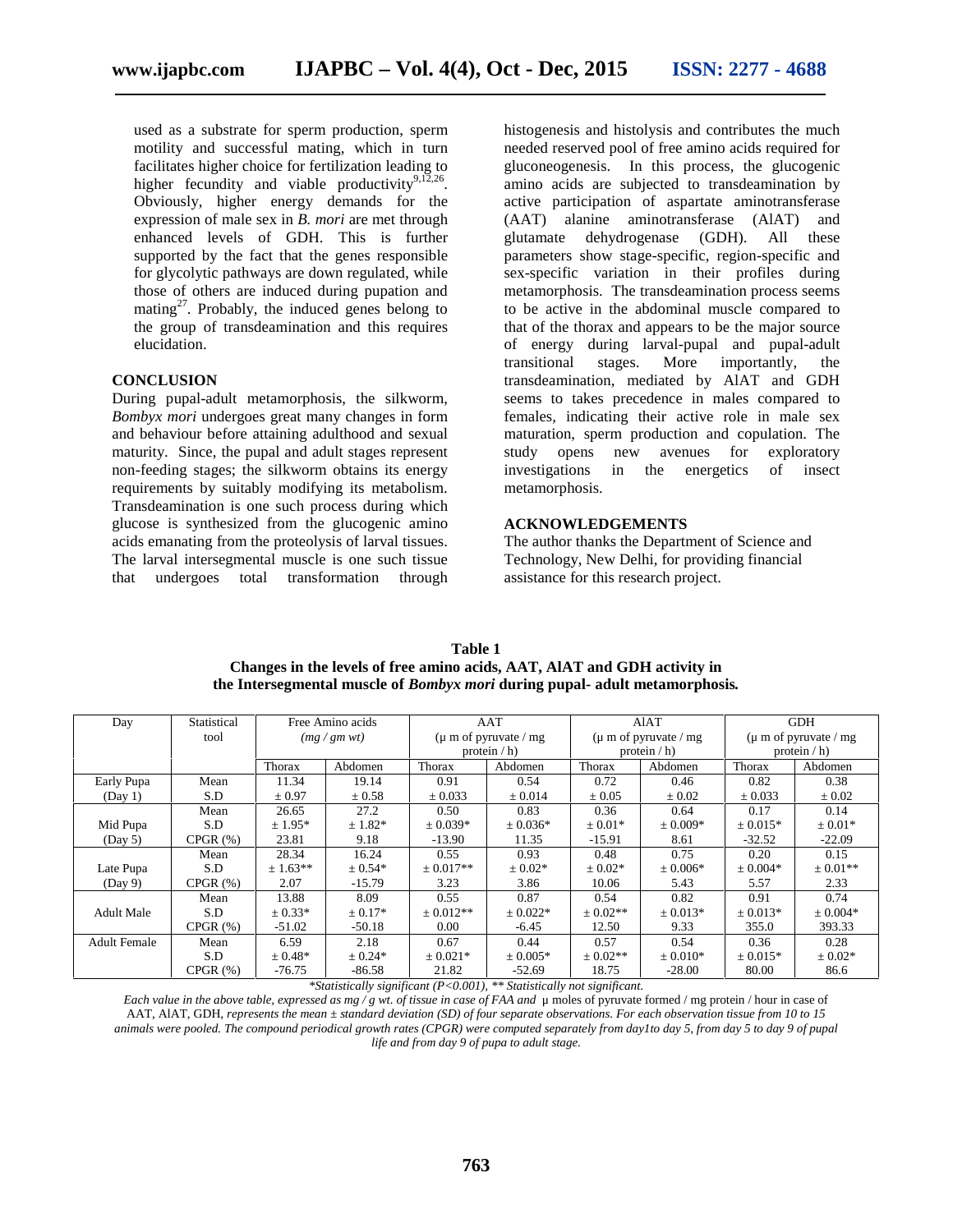



**Fig. 1 Changes in the levels of AAT, AlAT activity and FAA in the intersegmental muscle of thorax (A) and abdomen (B) in** *Bombyx mori* **during pupal-adult metamorphosis***.*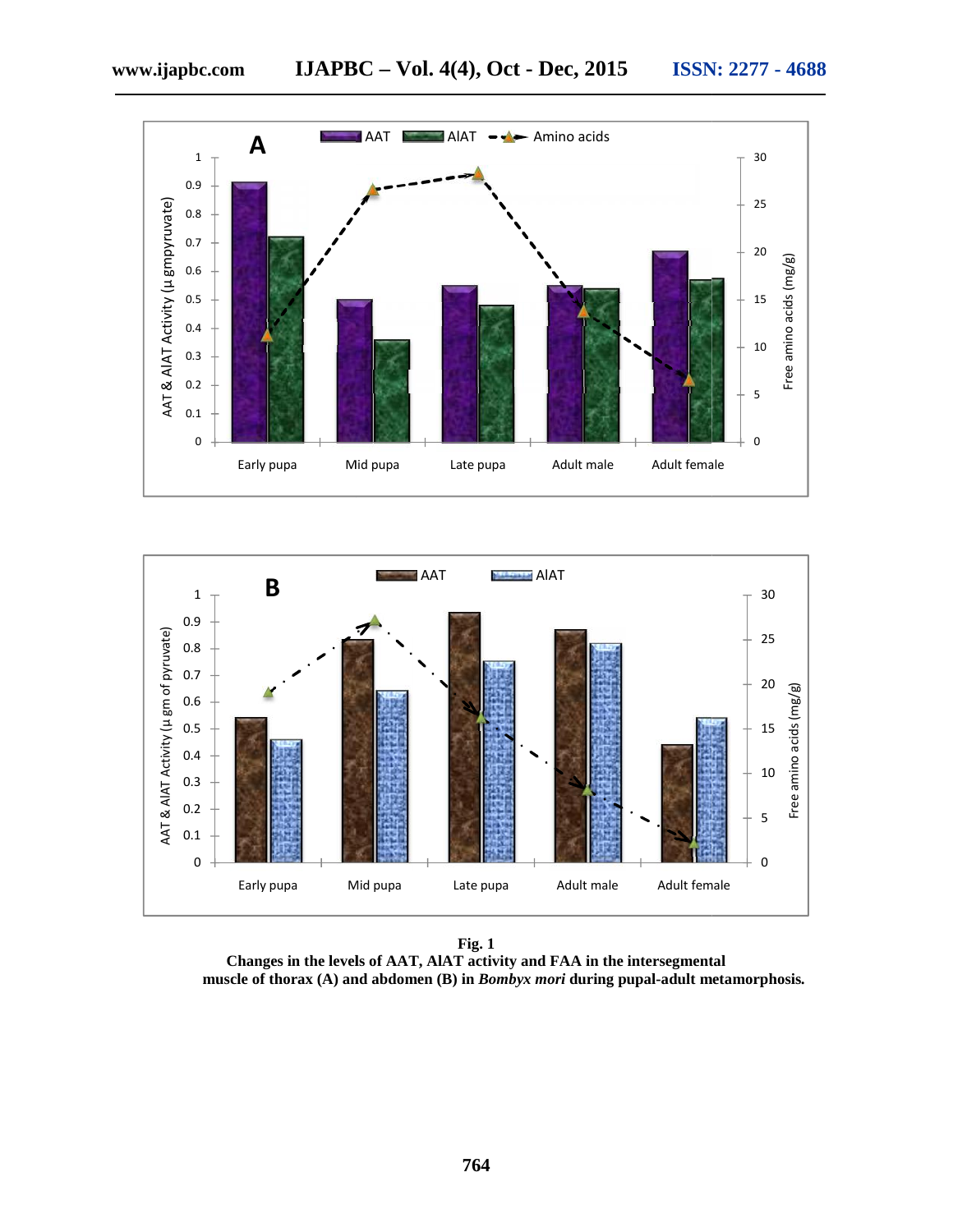





### **REFERENCES**

- 1. Allison BM, Wong CK, Hoshizaki DK, Gibbs AG. Energetics of metamorphosis in *Drosophila melanogaster*. *J. Insect Physio.* 57, 2011; 57(10): 1437–1445.
	- CK, Hoshizaki DK, Gibbs 2. Burrows M. Anatomy of the hind legs and of metamorphosis in action of their muscles during jumping in action of their muscles during jumping in leafhopper insects. *J. Exp. Biol.,* 2007; 210(20): 3590 – 3600.